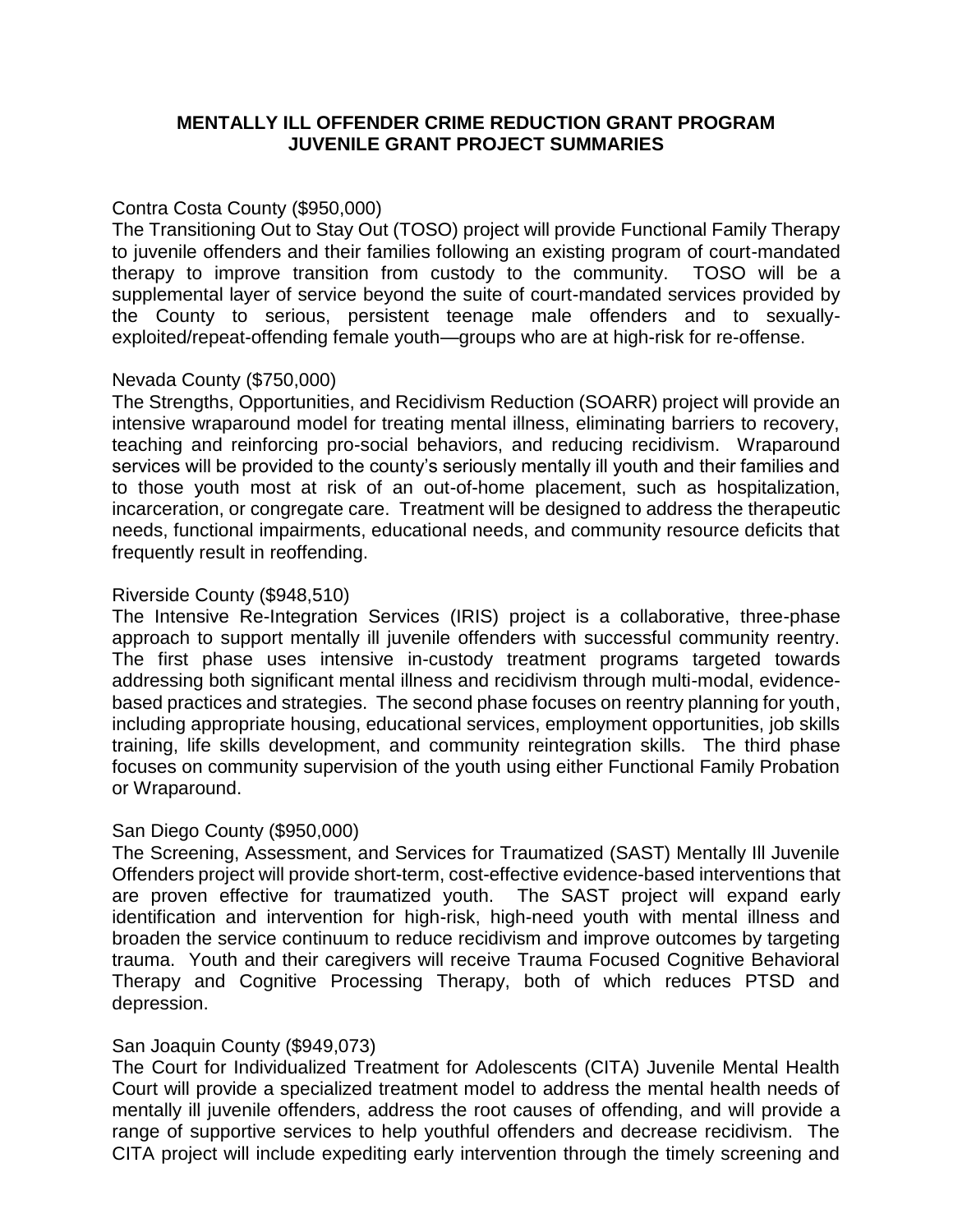referral of participants, using a dedicated team approach, intensive supervision of participants, and placing the judge at the center of the treatment and supervision process. Interventions include Cognitive Behavioral Interventions (CBI) within the Juvenile Justice Center and in the community, Trauma Focused CBI, Aggression Replacement Training, and CBI for substance use.

## Santa Clara County (\$946,250)

The Successful Outcomes and Active Reengagement (SOAR) project will implement culturally responsive evidence-based intervention throughout the county juvenile justice system. Components planned that will significantly impact mental health outcomes for youth and involvement with the juvenile justice and dependency systems include training of mental health providers in *"El Joven Noble"* and "*Cara y Corazon"* curricula, the addition of a social worker to the Dually Involved Youth Unit, services for commercially sexually exploited (CSE) youth and the formation of a youth advisory council. Project SOAR will allow for more targeted service to CSE youth, who are facing serious emotional and mental illnesses.

#### Santa Cruz County (\$950,000)

The "*Familias Unidas En Respecto, Tranquilidad y Esperanza"* (FUERTE) project (Families United in Respect, Tranquility, and Hope) will address the individuals' and families' therapeutic needs and criminogenic risks in order to reduce recidivism, reduce unnecessary use of detention through community-based alternatives, improve individual functioning, and increase family capacity/skills. The core services provided will be treatment matching through screening and assessments, in-home therapy for the youth and family, intensive case management, and linkages to community-based resources. Additional services may include therapeutic groups addressing aggressive/criminal behaviors and outpatient substance use/co-occurring disorder treatments.

# Shasta County (\$938,842)

The Wraparound Interagency Network for Growth and Stability (WINGS) is an intensive strength-based family-focused program for high-risk juveniles diagnosed with mental illness. The court-based program uses an interagency family treatment team to meet the needs of the minor and family and establish individualized plans for both. These plans work toward reducing recidivism, minimizing the need for high level, out-of-county placements in group homes, and improve the family's ability to cope with the minor's mental health issues. A Deputy Probation Officer, a Social Worker, a Parent Partner, and a Skill Builder along with services provided by a Mental Health Clinician will coordinate treatment through the implementation of evidence-based practices and strategies.

#### Solano County (\$761,322)

The Solano County project will provide early intervention and diversion from formal judicial processing for mentally ill youth in Fairfield. The county's collaborative plan includes relocation of the Juvenile Probation Supervisor Unit to the Sullivan Center to reduce negative influences when reporting to their Probation Officer and provide for a Group Counselor to coordinate youth care and case management. In addition, funds will be used to train school resource officers and probation officers in the MAYSI-2 assessment tool and provide for a licensed clinician within the Sullivan Center to triage, conduct evaluations and therapeutic interventions, referrals. As part of the full community approach, training will be provided to probation, police, educators, community providers,